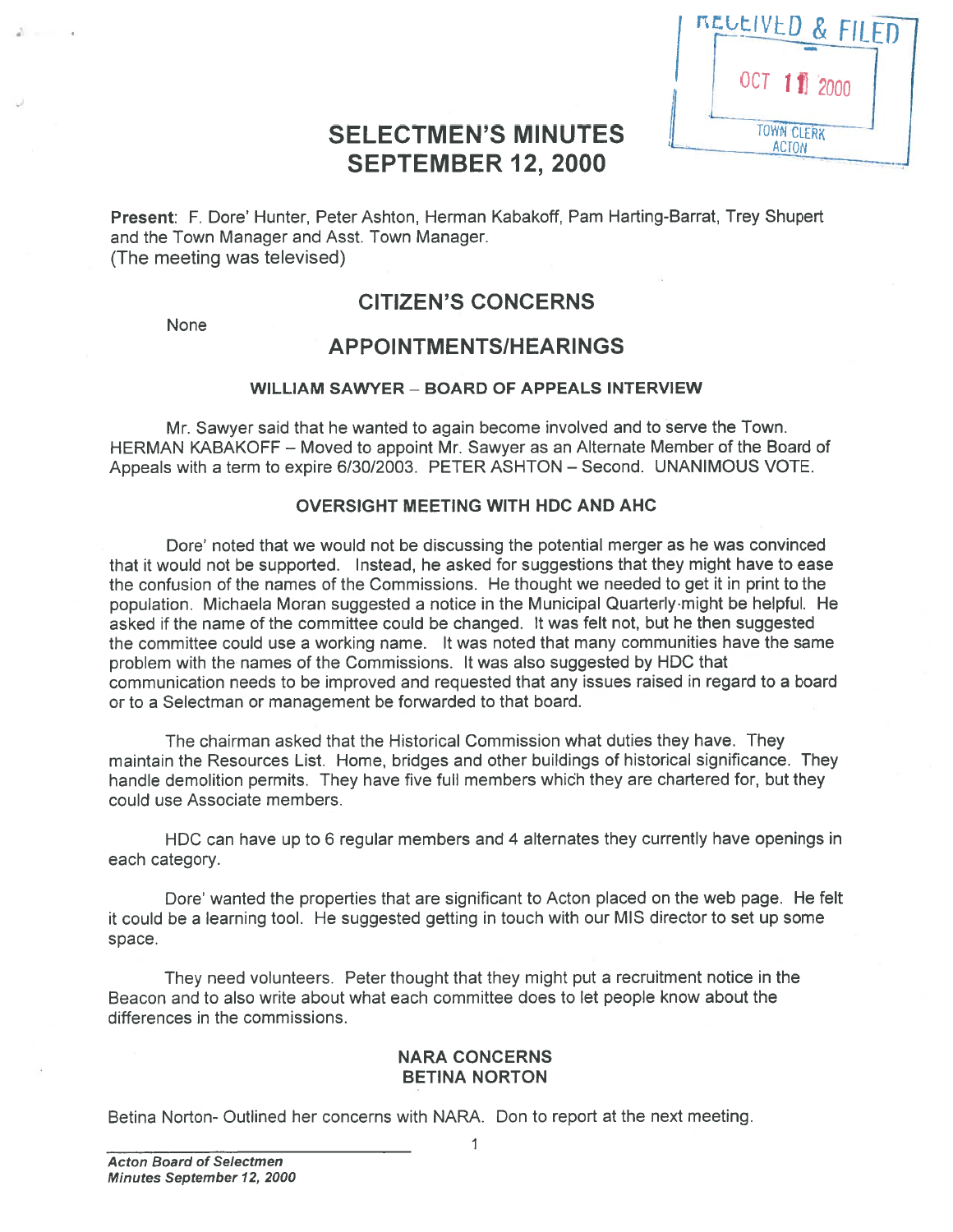#### BROOKSIDE Site Plan #8125/00-373

Mr. Schaffer 11 Flag Road - Concerned about left and right turns onto Great Road concerned with traffic.

Stephine Keifer - Introduced herself. She is legally representing the Esterbrook Group.

Owner of Legends — He felt that they would be in competition when Thunder came in. He disagreed with the article in the Beacon.

Sam <sup>16</sup> Quail Run — Traffic issues and asked the Board for <sup>a</sup> copy of the Traffic Report.

Patricia Macie I Fox Lane concerned with the traffic and does not want to see it ruin Acton.

Carol Holley — Concerned about the traffic speeds.

 $1 - 1 - 1$ 

Graham Knowland — Esterbrook Road, -Went over the things that the developer must provide at the hearing. Parking at the site is <sup>491</sup> or <sup>479</sup> spaces and must submit comprehensive details to the Town.

Jon Fox — Traffic repor<sup>t</sup> says <sup>500</sup> cars per day on Pope Road, the street us already busy.

Susan Helter — Esterbrook Road — Asked why he wasn't putting it in his hometown of Carlisle.

Resident, Stoney Meade Way— They left Seattle Washington for what is happening here. She thinks the proposed mall with choak this town.

Charlotte Sagoff — She said Trader Joe's customers come from all around to shop.

Howard Cooper <sup>276</sup> Pope Road — Asked that the developer notify the people that came tonight when upcoming hearings and meetings arise.

Pam Harting-Barrat said that we have <sup>a</sup> major infrastructure problem and not just <sup>a</sup> problem for Pope Road, or Esterbrook Road. It will affect the entire community.

Trey is <sup>p</sup>leased that the developer is going over the problems noted in the review. He asked when the final <sup>p</sup>lan would be available. The treatment <sup>p</sup>lant has been approve<sup>d</sup> by BOH, DIR said it would only serve 90,000 gallons. He urge<sup>d</sup> him to sit down with Esterbrook Road residents. He noted that the town would be interested in Recreation space, could they offer to land that the day care was to be located?'

TREY SHUPERT — Moved to Continue the hearing until September 26, at 7:55 P.M. PETER ASHTON — Second. UNANIMOUS VOTE

### 15 NEWTON ROAD RIGHT OF WAY AGREEMENT

Herman said he had no problem with the moving date to the 19<sup>th</sup>, but that the Board did not have the right to gran<sup>t</sup> them special rights. The applicant agree<sup>d</sup> to drop the striking of without. The Board then signed the agreement.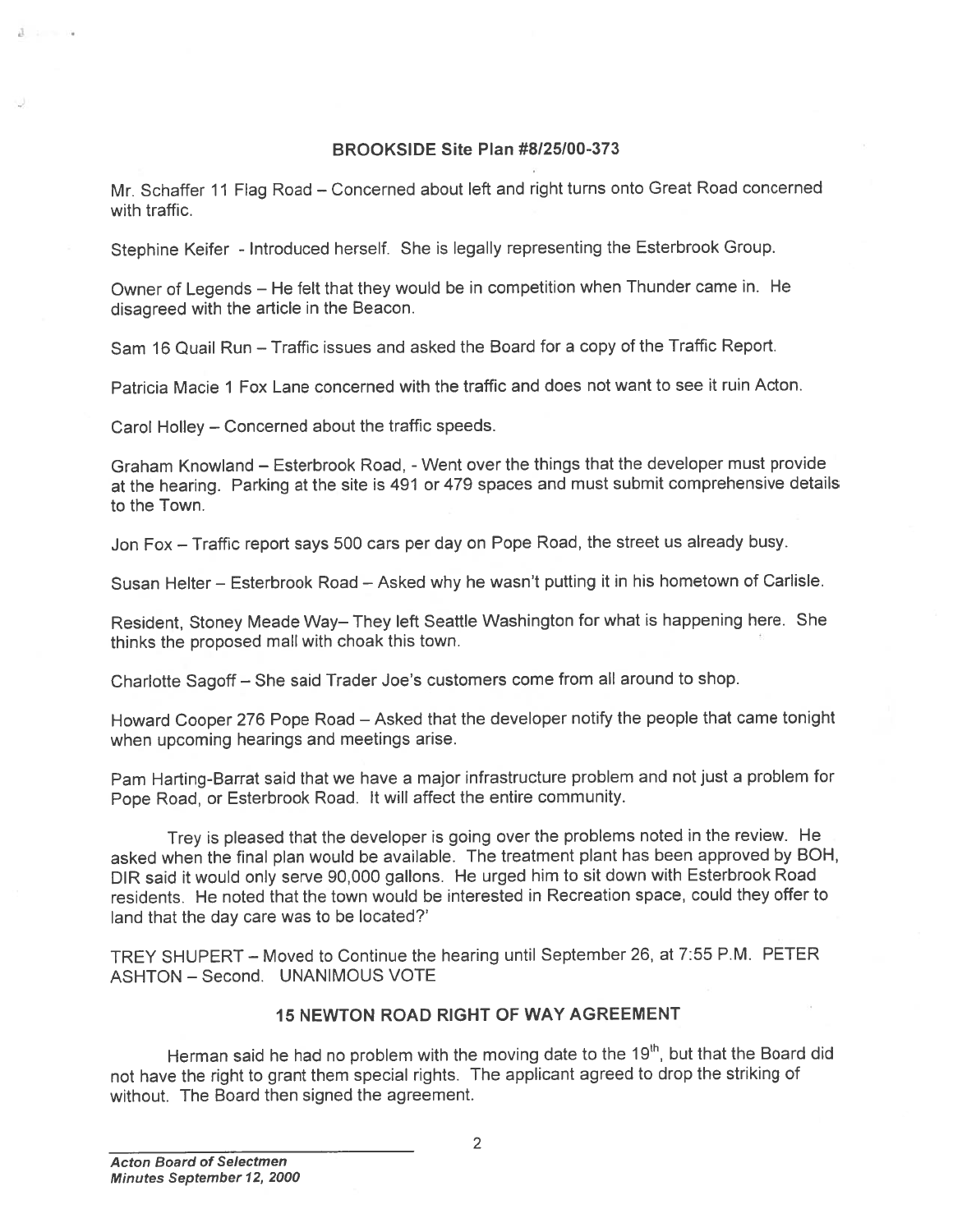# SELECTMEN'S BUSINESS

Audubon Hill Lease Amendment - Trey outlined the amended lease and asked the Board to sign the lease. HERMAN KABAKOFF — Moved to sign the lease — PETER ASHTON — Second. UNANIMOUS VOTE.

Zoning Amendments  $-$  Early January date. Moderator is available and 3 and  $8<sup>th</sup>$  is available at the school find out if we have <sup>a</sup> backup night.

United Nations Day -PETER ASHTON — Moved to sign the Proclamation. HERMAN KABAKOFF — Second. UNANIMOUS VOTE.

Elderly Tax Committee Appointments —Peter outlined the status of the fund and they need <sup>3</sup> other members to begin work. Peter felt <sup>a</sup> Board of Selectmen and someone on council on aging; perhaps Nancy Gerhardt would be willing, as she has shown interest in the past. Dote' felt we should have <sup>a</sup> citizen at large for the final member. Peter will contact Nancy. HERMAN KABAKOFF — Moved to appoint Nancy Gerhardt and Peter Ashton to the Elderly Tax Committee. — UNANIMOUS - It was suggested that they pu<sup>t</sup> <sup>a</sup> note in the Beacon that we are looking for an at large person to serve on the Committee. SELECTMEN'S BUSINESS<br>
Lease Amendment - Trey outlined the amended lease and asks<br>
HERMAN KABAKOFF - Moved to sign the lease - PETER ASE<br>
VOTE.<br>
HERMAN KABAKOFF - Moved to sign the lease - PETER ASE<br>
didments - Early Januar SELECTMEN'S BUSINESS<br>
SHORON HIII Lease Amendment - Trey outlined the amended lease<br>
sign the lease - PERAMA KABAKOFF - Moved to sign the lease - PE<br>
Zoning Amendments - Early January date. Moderator is available a<br>
the sc

Girl Scout Gold Award — Pam will represen<sup>t</sup> the Board.

Bennett Report - Dore' asked if we needed any more discussion. Everyone was comfortable with the Chief's response.

## CONSENT

PETER ASHTON - Moved to approve - WILLIAM SHUPERT - Second. UNANIMOUS VOTE.

## TOWN MANAGER'S REPORT

Update on progress of Police/Fire Feasibility Study - Dore' said we need to address the Police and Police Dispatch first, and not the Fire if the problem continues.

Trey noted experience in Natick with the combined facilities that it worked out and everyone was satisfied. Dore' noted Bellows Falls. VT had a combined facility. He suggested staff investigate this station.

Fire Dept. Dispatch for Boxboro — John noted that he is looking into the legality of the termination.

#### EXECUTIVE SESSION

WILLIAM SHUPERT - Moved to go into Executive Session for the purpose of discussing Collective Bargaining – noting only to enter into regular session to adjourn

 $\int_{0}^{1}$   $\int_{0}^{1}$   $\int_{0}^{1}$   $\int_{0}^{1}$   $\int_{0}^{1}$   $\int_{0}^{1}$   $\int_{0}^{1}$   $\int_{0}^{1}$   $\int_{0}^{1}$   $\int_{0}^{1}$ 

3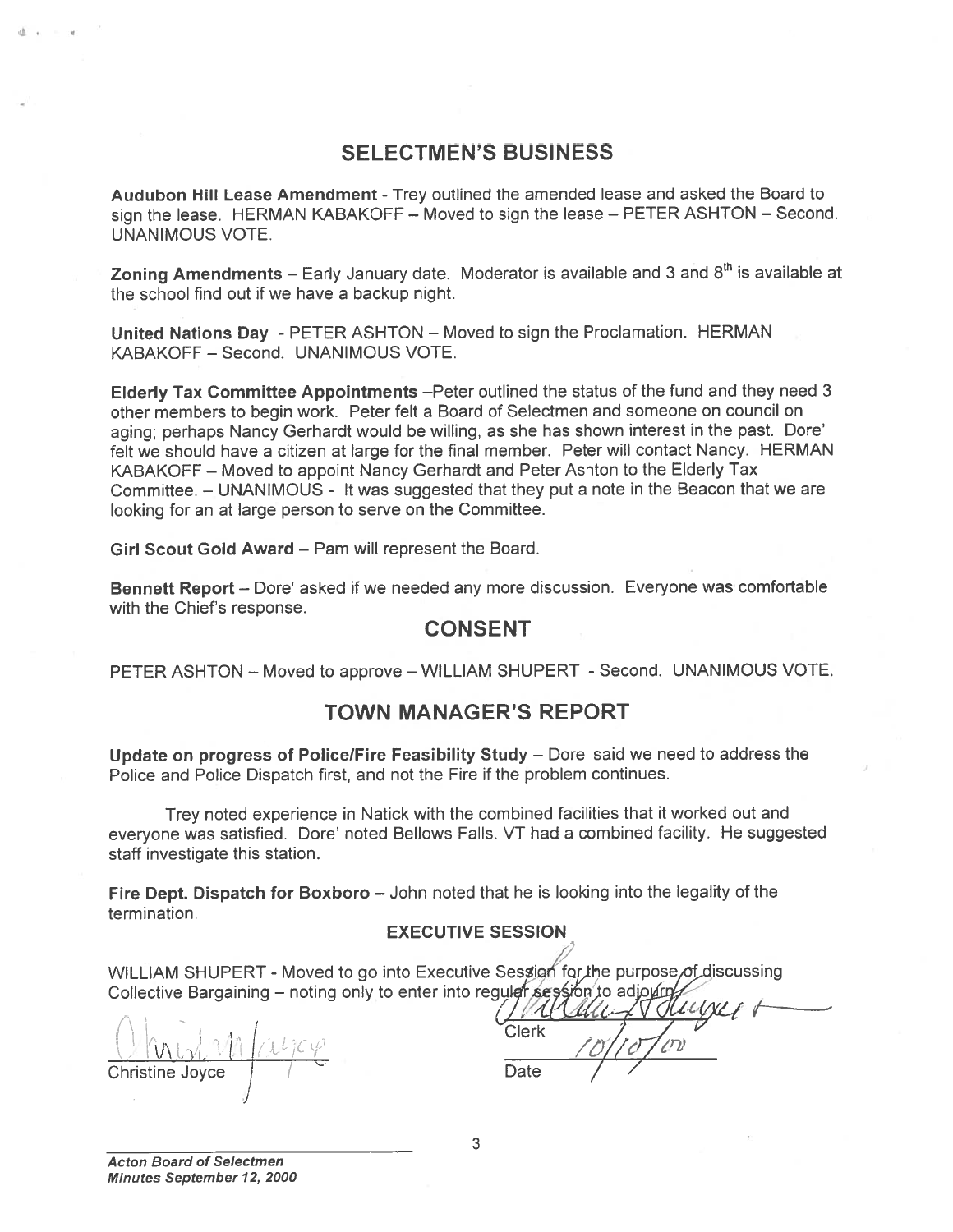September 8, 2000

TO: Board of Selectmen

 $\delta = 1$ 

¢

FROM: F. Dore' Hunter, Chairman

SUBJECT: Selectmen's Report

# AGENDA SEPTEMBER 12, 2000 7:30 P.M. in Room 204

# I. CITIZEN'S CONCERNS

# II. PUBLIC HEARINGS & APPOINTMENTS

- 1. 7:35 COMMITTEE INTERVIEW -WILLIAM SAWYER BOARD OF APPEALS Enclosed <sup>p</sup>lease find Mr. Sawyer's Citizen's Resource Sheet with VCC comment for Board action.
- 2. 7:45 OVERSIGHT MEETING WITH THE HISTORIC DISTRICT COMMISSION HISTORICAL COMMISSION — Enclosed please find memos regarding the Proposed merger for discussion.
- 3. 8:15 BETINA NORTON Ms. Norton will be in to discuss her concerns regarding NARA.
- 4. 8:30 SITE PLAN #8125100-373 BROOK SIDE MALL Enclosed please find staff comment and comment from <sup>a</sup> resident and the Middlesex West Chamber of Commerce for Board consideration.
- 5. 9:45 <sup>15</sup> NEWTON ROAD Right-of-Way Agreement Enclosed <sup>p</sup>lease find the Right-of-Way Agreement noting changes made by Mr. Smith and Ms. Owen.

# III. SELECTMEN'S BUSINESS

6. AUDUBON HILL AMENDED LEASE — Enclosed <sup>p</sup>lease find <sup>a</sup> copy of the amended lease for Board action.

7. ZONING AMENDMENTS - The Board will discuss placement of zoning articles on a Special Town Meeting Warrant prior to next April's Annual Town Meeting.

8. UNITED NATIONS ASSOCIATION - Enclosed please find a request for the Board to proclaim October 24 as United Nations Day.

9. ELDERLY TAX COMMITTEE APPOINTMENTS - Enclosed please find a memo from the Board of Assessors.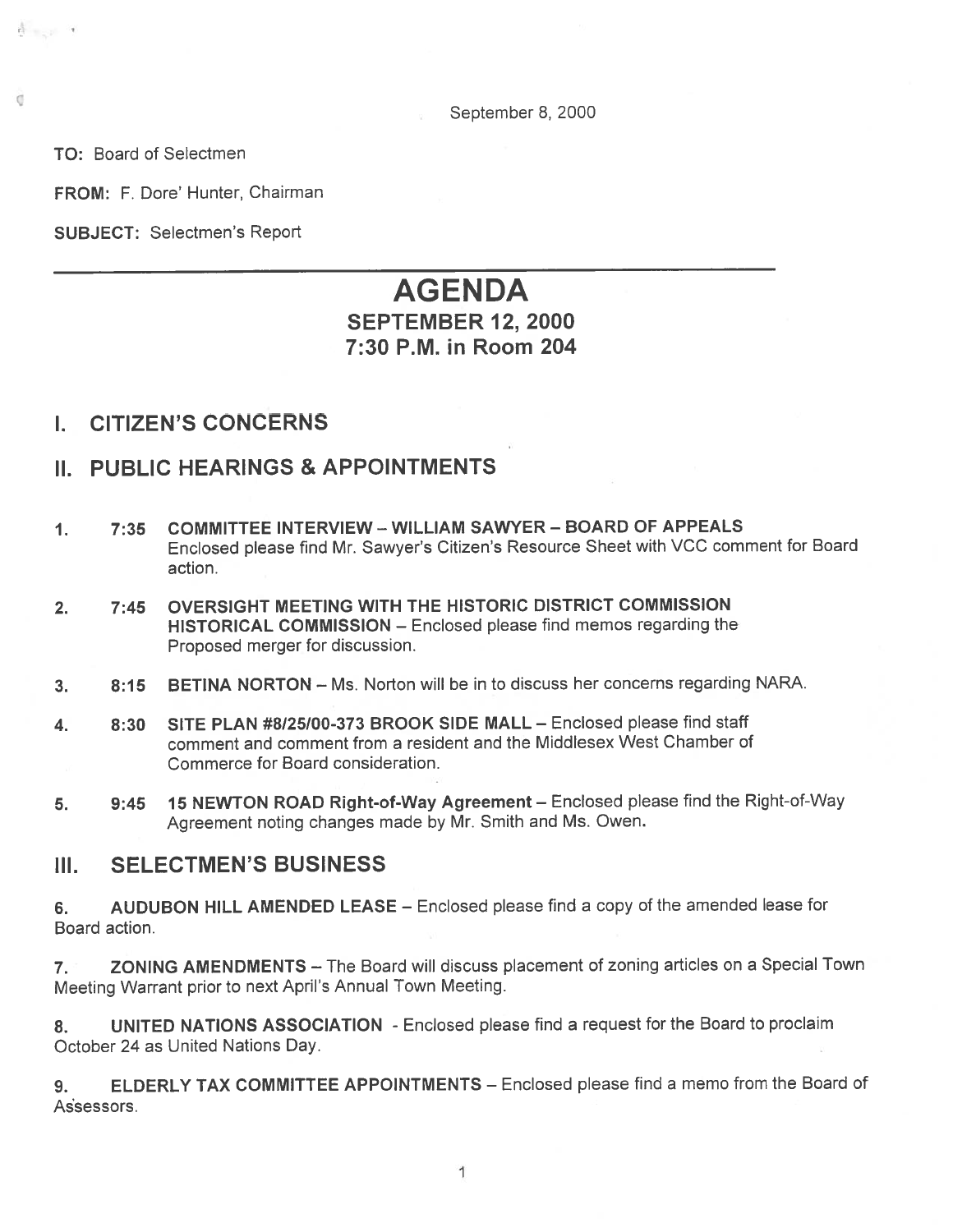10. GIRL SCOUTING GOLD AWARD – CHRISTINE MCINNIS – Enclosed please find an invitation to attend <sup>a</sup> Gold Award Ceremony for Board Assignment.

11. BENNETT REPORT – Discussion of Police Chief's further responses to the Bennett Report

### 12. OTHER BUSINESS

### IV CONSENT AGENDA

13. ACCEPT MINUTES — Enclosed <sup>p</sup>lease find minutes of July <sup>18</sup> and August <sup>15</sup> for Board acceptance.

14. COMMITTEE APPOINTMENTS - Enclosed please find a request from Tom Tidman to appoint members of the Land Stewardship Committee for <sup>a</sup> one-year terms.

15. COMMITTEE NAME CHANGE — The Chairman has asked the Board ratify the name change from the Sewer Action Committee (SAC) to the Acton Wastewater Advisory Committee (AWAC).

## 16. CLOSE THE OCTOBER 30<sup>th</sup> SPECIAL TOWN MEETING WARRANT

17. CONGREGATIONAL CHURCH ANNUAL ANTIQUE SHOW — Enclosed <sup>p</sup>lease find the application and staff comment for your consideration.

18. ONE DAY LIQUOR LICENSE AT NARA PARK - Enclosed please find the application and staff comments.

19. FAMILY NETWORK – Enclosed please find a request to use the Town Hall parking lot for a Yard Sale with staff comments for consideration.

# V. TOWN MANAGER'S REPORT

20. Brief Update on the progress of the Police/Fire Feasibility Study.

#### VI. EXECUTIVE SESSION

21. There will be <sup>a</sup> need for an Executive Session for the purpose of Collective Bargaining

#### ADDITIONAL INFORMATION

Enclosed <sup>p</sup>lease find additional correspondence that is strictly informational and requires no Board action.

#### FUTURE AGENDAS

To facilitate scheduling for interested parties, the following items are scheduled for discussion on future agendas. This IS NOT <sup>a</sup> complete Agenda.

Sept <sup>26</sup> — Recreation Sponsorship Policy Review, Wine Cask Cellars, Construction in the Right of Way permission reques<sup>t</sup> for 296 School St.

October 10 — Planning Oversight - Private Way snow plowing vote